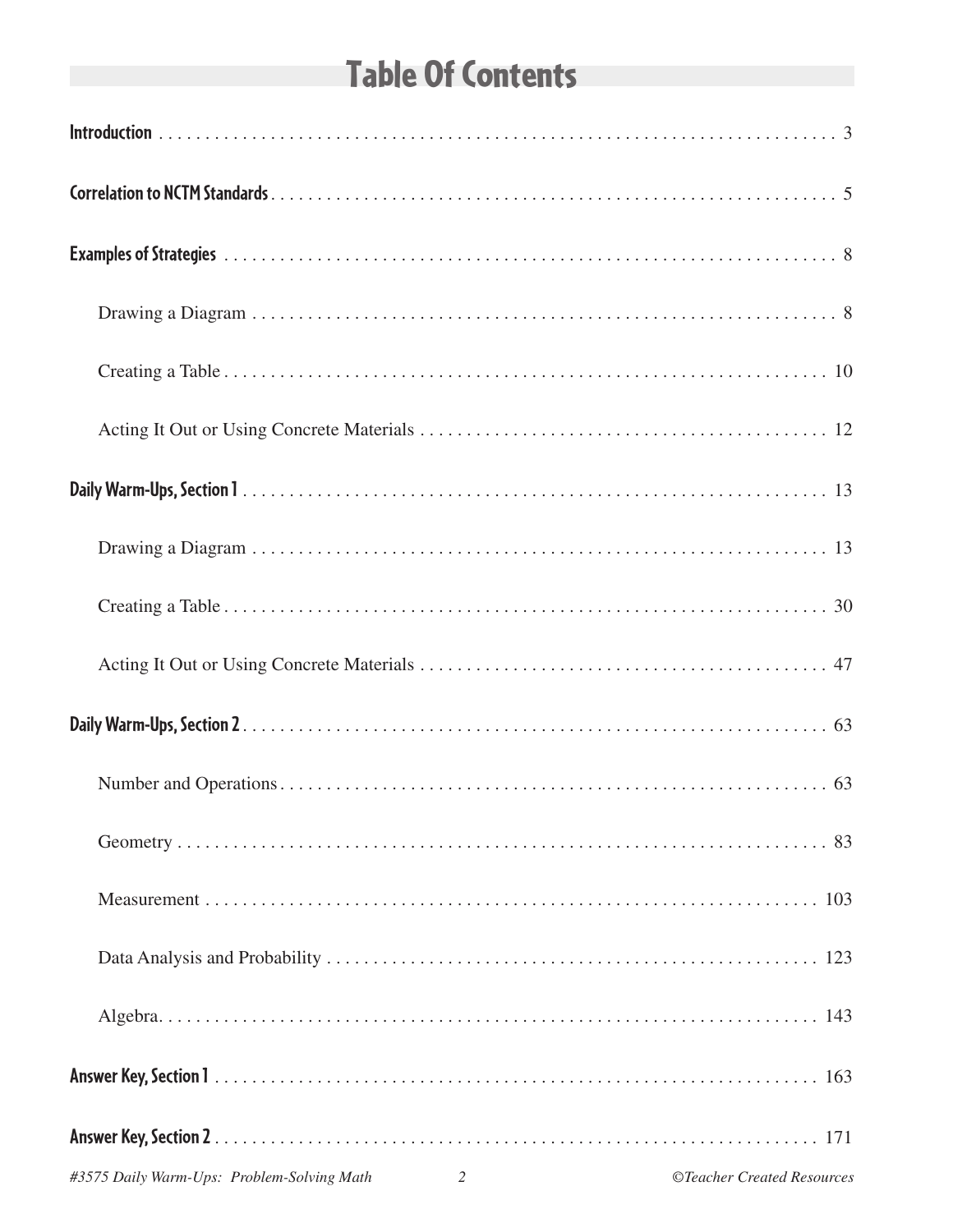### Examples of Strategies

### **Drawing a Diagram**

Drawing a diagram or picture can help you "see" a problem more clearly. Diagrams and pictures help you keep track of information in problems that take more than one step to solve. When drawing one, make sure all elements of the problem are included.

### **Example 1**

#### **What's the Problem?**

Three toys are sitting in a row. The teddy bear is in the middle. The toy car is to the left of the teddy bear. The ball is to the right of the teddy bear.

**What is the order of the toys from left to right?**



#### **Write About It**

To solve the problem, a student might draw a picture of a toy car, teddy bear, and ball, using the order given in the problem. The student would then answer the question by recording the order of toys.

Drawing a diagram or picture can help visual learners process word problems.



To solve the problem, a student might draw a picture of three trees, each one with two apples on it. The student would then answer the question by counting the apples on the trees.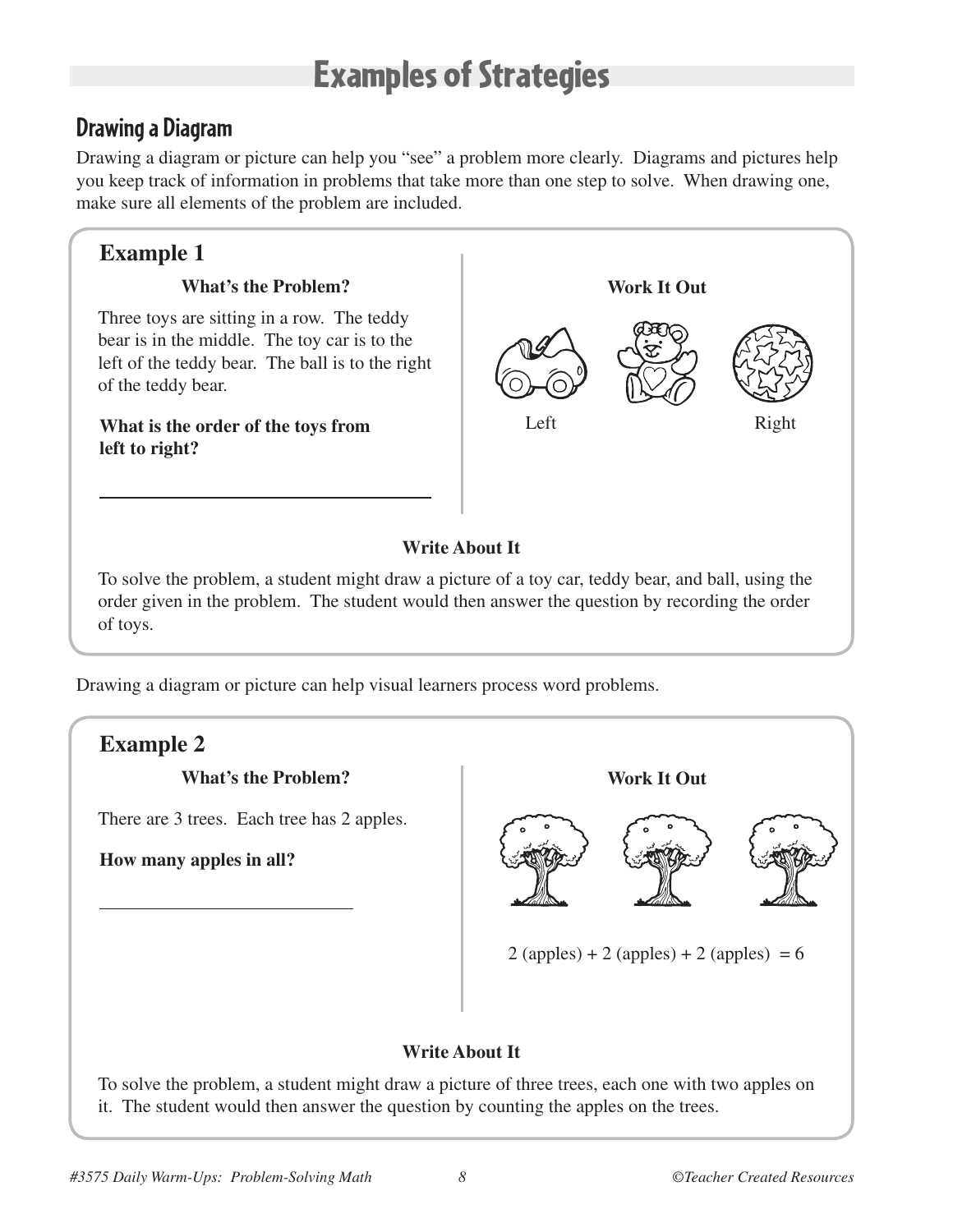

# What's the Problem?

**Marcie had a pie. She made 1 straight cut across the pie and ended up with 2 pieces.** 

**If Marcie made 3 straight cuts across the pie, how many pieces of pie would she have?**

*1*



### **REMINDER**

A drawing or diagram can help you "see" the problem more clearly. You can use simple pictures or symbols. Diagrams and pictures help you keep track of information in problems that take more than one step to solve.

# Work It Out *3 2 <sup>+</sup> <sup>9</sup> <sup>=</sup> 7*

### Write About It